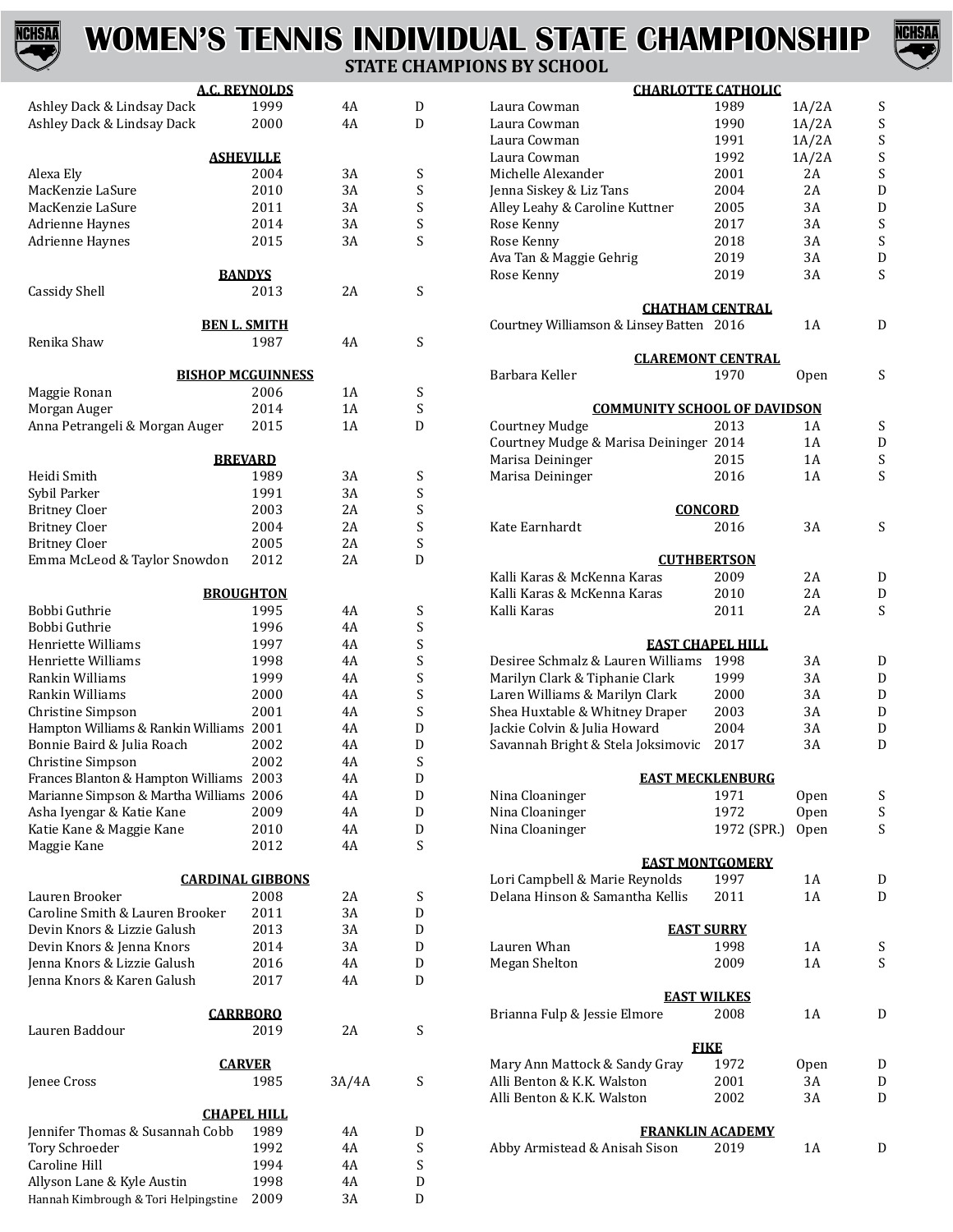

# **WOMEN'S TENNIS INDIVIDUAL STATE CHAMPIONSHIP STATE CHAMPIONS BY SCHO**



#### **FRED T. FOARD** Lauren Isenhour 2002 3A S Lauren Isenhour 2003 3A S Alexis Wolgemuth & Emily Campbell 2018 2A D<br>Alexis Wolgemuth & Hannah Cummings 2019 2A D Alexis Wolgemuth & Hannah Cummings 2019 **GOLDSBORO** Joan Johnson & Lucy Rose 1972 (SPR) Open D Daniela Marx & Lee Worrell 1987 4A D Daniela Marx & Lee Worrell 1988 4A D Daniela Marx & Lee Worrell **GRAY STONE DAY** Brooke Herlocker & Libby Fowler 2012 1A D Brooke Herlocker & Libby Fowler **GREEN HOPE** Melissa Kandinata 2010 4A S Anna Rico & Sophia Gray **GREENE CENTRAL** Allison Cobb & Amy Beaman 2002 2A D<br>
Puja Patel 2007 2A S Puja Patel 2007 2A S **GRIMSLEY** Ann Martinelli & Bev Sizemore 1973 Open D Ann Martinelli & Bev Sizemore 1974 Open D<br>Clare Cox & Roxanne Henshall 2011 4A D Clare Cox & Roxanne Henshall **HENDERSONVILLE** Jennifer Pharr 2000 1A S Jessica Eblen & Mary Elizabeth Rouse 2003 1A D<br>Ieanne-Marie LaBorde & Iessica Eblen 2004 1A D Jeanne-Marie LaBorde & Jessica Eblen 2004 1A D Jeanne-Marie LaBorde & Jessica Eblen 2005 **HICKORY** Elizabeth Donovan & Liz Tuttle 1992 4A D Emily Mauser 2006 3A S Stephani Synn & Stephanie Teague 2006 3A D Stephani Synn **HIGH POINT CENTRAL** Elizabeth Hutchens & Nancy Beaver 1976 Open D<br>Martha Koonce & Noelle Clemmer 1982 Open D Martha Koonce & Noelle Clemmer 1982 Open D<br>Becky Kopack & Noelle Clemmer 1983 Open D Becky Kopack & Noelle Clemmer **HOGGARD** Kaitlin Burns 2006 4A S Kaitlin Burns 2007 4A S Kaitlin Burns & Maggie Dickens **HOUGH** Jessica Brannon & Oriana Espinoza 2019 4A D **JORDAN** Emily Yarbrough & Marjorie Yarbrough 1970 Open D<br>Michelle Frye 1986 4A S Michelle Frye 1986 4A S Scotti Thomas 1988 4A S<br>Katrina Gildemeister & Marissa Gildemeister 1994 4A D Katrina Gildemeister & Marissa Gildemeister 1994 4A D Katrina Gildemeister & Marissa Gildemeister 1995 **JORDAN-MATTHEWS** Helen Mathias  $2002$  1A S<br>Helen Mathias 2003 1A S Helen Mathias

| 19 DI JUNUUL                           |                            |             |   |
|----------------------------------------|----------------------------|-------------|---|
|                                        | <b>KINGS MOUNTAIN</b>      |             |   |
| Jackie Houston                         | 1993                       | 3A          | S |
| Jackie Houston                         | 1994                       | 3A          | S |
| Jackie Houston                         | 1995                       | 3A          | S |
| Jackie Houston                         | 1996                       | 3A          | S |
| Madelynn Frye & Natalie Lutz           | 2016                       | 3A          | D |
|                                        | <b>KINSTON</b>             |             |   |
| Doar Shell & Sara Shell                | 1971                       | <b>Open</b> | D |
|                                        |                            |             |   |
| Kathryn Talbert                        | <b>LAKE NORMAN</b><br>2008 | 3A          | S |
|                                        |                            |             |   |
| <b>LAKE NORMAN CHARTER</b>             |                            |             |   |
| Hannah Archer                          | 2012                       | 1A          | S |
| Hannah Archer & Olivia Archer          | 2014                       | 2A          | D |
| Hannah Archer & Olivia Archer          | 2015                       | 2Α          | D |
| Olivia Archer                          | 2016                       | 2Α          | S |
|                                        |                            |             |   |
|                                        | <b>LEXINGTON</b>           |             |   |
| Saundra Davis & Sloan Whitman          | 1985                       | 1A/2A       | D |
| Catherine Koontz                       | 2000                       | 2A          | S |
| <b>MADISON-MAYODAN</b>                 |                            |             |   |
| Miki Hosek                             | 1987                       | 3A          | S |
|                                        |                            |             |   |
|                                        | <b>MAIDEN</b>              |             |   |
| Zoe Huffman                            | 2015                       | 2Α          | S |
| Zoe Huffman & Toni Laney               | 2016                       | 2A          | D |
| Zoe Huffman                            | 2017                       | 2A          | S |
| Zoe Huffman                            | 2018                       | 2Α          | S |
|                                        |                            |             |   |
|                                        | <b>MARVIN RIDGE</b>        | 3A          |   |
| Ella Imhof & Sophie Imhof              | 2018                       |             | D |
|                                        | <b>MCMICHAEL</b>           |             |   |
| <b>Masey DeMoss</b>                    | 2012                       | 3A          | S |
|                                        |                            |             |   |
|                                        | <b>MILLBROOK</b>           |             |   |
| Christy Click & Kathy Jacobs           | 1975                       | Open        | D |
|                                        |                            |             |   |
|                                        | <b>MOORESVILLE</b>         |             |   |
| Ginny Stroud & Meredith Campbell       | 1993                       | 1A/2A       | D |
|                                        | <b>MOREHEAD</b>            |             |   |
| Sallie Kiser                           | 1999                       | 3A          | S |
|                                        |                            |             |   |
|                                        | <b>MOUNT AIRY</b>          |             |   |
| Christie Sanders & Keri Whitehead      | 1987                       | 1A/2A       | D |
| Christie Sanders & Keri Whitehead      | 1988                       | 1A/2A       | D |
| Christie Sanders & Keri Whitehead      | 1989                       | 1A/2A       | D |
| Jordan Jackson                         | 2011                       | 1 A         | S |
|                                        |                            |             |   |
|                                        | <b>MYERS PARK</b>          |             |   |
| Grace Baker                            | 2008                       | 4Α          | S |
| <b>NC SCHOOL OF SCIENCE &amp; MATH</b> |                            |             |   |
| Amy Bahr & Liana Roux                  | 2006                       | 1A          | D |
| Amy Bahr & Liana Roux                  | 2007                       | 1A          | D |
| Laura Outlaw & Teresa Pincus           | 2009                       | 1A          | D |
| Janice Wong & Nelessa Lewis            | 2010                       | 1A          | D |
|                                        |                            |             |   |
|                                        | <u>NEW BERN</u>            |             |   |
| Elizabeth Tolson                       | 1976                       | Open        | S |
| Elizabeth Tolson                       | 1977                       | Open        | S |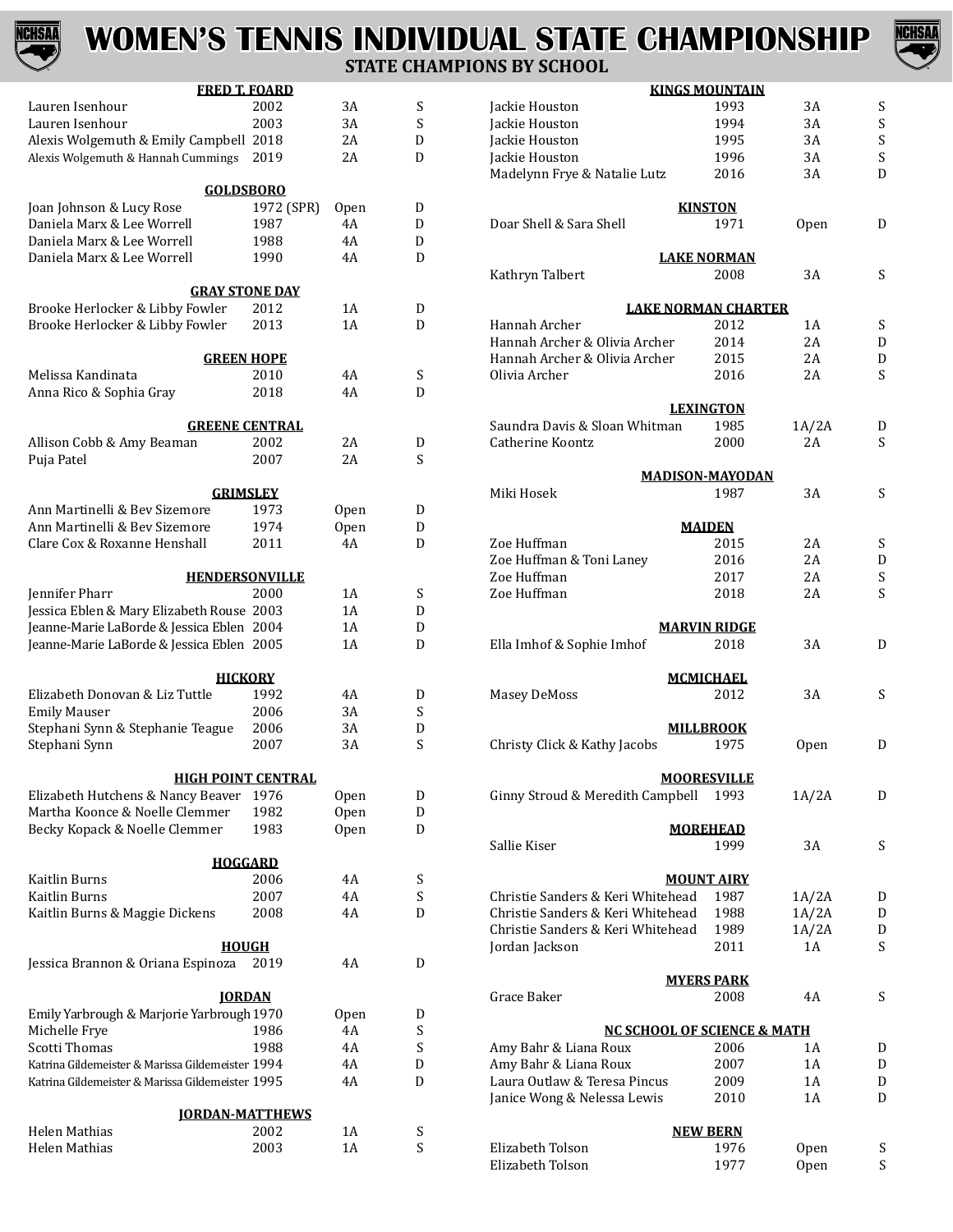# **CHSAA**

# **WOMEN'S TENNIS INDIVIDUAL STATE CHAMPIONSHIP STATE CHAMPIONS BY SCHOOL**



|                                           | <b>NEWTON-CONOVER</b>     |             |                           | <b>RESEARCH TRIANGLE</b>                    |                        |       |   |
|-------------------------------------------|---------------------------|-------------|---------------------------|---------------------------------------------|------------------------|-------|---|
| Christi Cranford & Laura Hunsucker 1986   |                           | 1A/2A       | D                         | Sabrina Grewal                              | 2018                   | 1A    | S |
| Kelly Christiansen & Shannon Spencer 1991 |                           | 1A/2A       | D                         |                                             |                        |       |   |
| Leslie Van Dyke & Lisa Witherspoon 1994   |                           | 1A/2A       | D                         |                                             | <b>SALISBURY</b>       |       |   |
|                                           |                           |             |                           | Susan Saunders                              | 1985                   | 1A/2A | S |
|                                           | <b>NORTH MECKLENBURG</b>  |             |                           | Susan Saunders                              | 1986                   | 1A/2A | S |
| Teresa Wang                               | 2004                      | 4A          | S                         | <b>Susan Saunders</b>                       | 1987                   | 1A/2A | S |
|                                           |                           |             |                           | Fonny Yoer                                  | 1988                   | 1A/2A | S |
|                                           | <b>NORTH STOKES</b>       |             |                           | Julianne Treme                              | 1993                   | 1A/2A | S |
| Kayla Tucker & Tasha Mabe                 | 1998                      | 1A          | D                         | Julianne Treme                              | 1994                   | 1A/2A | S |
| Christie Williams & Kayla Tucker          | 1999                      | 1A          | D                         | Elizabeth Wurster & Jamie Graham            | 1995                   | 1A/2A | D |
| <b>Megan Bullins</b>                      | 1999                      | 1A          | S                         | Julianne Treme                              | 1995                   | 1A/2A | S |
| Kayla Tucker & Leslie Watts               | 2000                      | 1A          | D                         | Elizabeth Wurster & Jamie Graham            | 1996                   | 1A/2A | D |
| Leslie Watts & Mallory Williams           | 2001                      | 1A          | D                         | Julianne Treme                              | 1996                   | 1A/2A | S |
| Kasey Mabe & Mallory Williams             | 2002                      | 1A          | D                         | Casey Collins & Susie Wear                  | 2007                   | 2A    | D |
| Kasey Mabe                                | 2004                      | 1A          | $\boldsymbol{\mathsf{S}}$ | Hannah Lebowitz & Kirstin Meyerhoeffer 2008 |                        | 2A    | D |
| Kasey Mabe                                | 2005                      | 1A          | $\boldsymbol{\mathsf{S}}$ | <b>Hannah Lebowitz</b>                      | 2009                   | 2A    | S |
|                                           |                           |             |                           | Erika Nelson & Joy Loeblein                 | 2011                   | 2A    | D |
|                                           | <b>NORTHEAST GUILFORD</b> |             |                           | Alexander Drye & Madeline Hoskins 2013      |                        | 2A    | D |
| Chau Dang & Tam Dang                      | 1989                      | 3A          | D                         | Kayla Honeycutt                             | 2014                   | 2A    | S |
| Chi Dang & Tam Dang                       | 1991                      | 3A          | D                         |                                             |                        |       |   |
|                                           |                           |             |                           |                                             | <b>SCOTLAND COUNTY</b> |       |   |
|                                           | <b>PAGE</b>               |             |                           | Jessica Cook & Mallory Cook                 | 2004                   | 4A    | D |
| Susie Black                               | 1973                      | <b>Open</b> | $\boldsymbol{\mathsf{S}}$ |                                             |                        |       |   |
| Susie Black                               | 1974                      | Open        | $\boldsymbol{\mathsf{S}}$ |                                             | <b>SHELBY</b>          |       |   |
| Carola Hertle                             | 1978                      | Open        | $\mathbf S$               | <b>Bonnie Wilkison</b>                      | 1980                   | Open  | S |
| Landis Cox                                | 1983                      | Open        | $\boldsymbol{\mathsf{S}}$ | Haley Chitty & Kirby Noblitt                | 1995                   | 3A    | D |
| Catherine Newman                          | 2003                      | 4A          | S                         | Gene Holman & McCall Holman                 | 1996                   | 3A    | D |
| Jennifer Ansari & Jennifer Stone          | 2007                      | 4A          | D                         | McCall Holman                               | 1997                   | 2A    | S |
| Hannah Templeton                          | 2011                      | 4A          | S                         | Ashley Willis & Michelle Williams           | 1998                   | 2A    | D |
|                                           |                           |             |                           | McCall Holman                               | 1998                   | 2A    | S |
|                                           | <b>PANTHER CREEK</b>      |             |                           | Ashley Willis & Michelle Williams           | 1999                   | 2A    | D |
| Jordan Strickland & Sammi Smith           | 2012                      | 4A          | D                         | McCall Holman                               | 1999                   | 2A    | S |
| Jordan Strickland & Sammi Smith           | 2013                      | 4A          | D                         | Ashley Willis & Michelle Williams           | 2001                   | 2A    | D |
| Jordan Strickland & Sammi Smith           | 2014                      | 4A          | D                         | Betsy Martin & Erin Mode                    | 2006                   | 2A    | D |
| Jordan Strickland & Sammi Smith           | 2015                      | 4A          | D                         | <b>Hillary Lutz</b>                         | 2010                   | 2A    | S |
|                                           |                           |             |                           | Nancy Bridges                               | 2012                   | 2A    | S |
|                                           | <b>PINE LAKE PREP</b>     |             |                           |                                             |                        |       |   |
| Andersen Schubert                         | 2019                      | 1A          | $\boldsymbol{\mathsf{S}}$ |                                             | <b>SMOKY MOUNTAIN</b>  |       |   |
|                                           |                           |             |                           | Madison Polyasko & Veronica Judson 2017     |                        | 2A    | D |
|                                           | <b>PINECREST</b>          |             |                           |                                             |                        |       |   |
| Karen Atkins & Katie Carpenter            | 1986                      | 4A          | D                         | <b>SOUTH MECKLENBURG</b>                    |                        |       |   |
|                                           |                           |             |                           | Julie Dodson & Monika Bonikowski            | 1981                   | Open  | D |
|                                           | <b>POLK COUNTY</b>        |             |                           | Jenna Thompson                              | 2016                   | 4A    | S |
| Edina Lazar                               | 2001                      | 1A          | S                         | Jenna Thompson                              | 2017                   | 4A    | S |
| Hannah Jenne & Tana Harris                | 2017                      | 1A          | D                         | Jenna Thompson                              | 2018                   | 4A    | S |
|                                           |                           |             |                           | Jenna Thompson                              | 2019                   | 4A    | S |
|                                           | <b>R.J. REYNOLDS</b>      |             |                           |                                             |                        |       |   |
| Debbie Southern                           | 1975                      | Open        | $\boldsymbol{\mathsf{S}}$ |                                             | <b>SOUTH STANLY</b>    |       |   |
| Diane Pensabene & Hanie Sie               | 1984                      | Open        | D                         | Dana Bowers                                 | 1997                   | 1A    | S |
| <b>Spencer Barnes</b>                     | 1984                      | Open        | $\boldsymbol{\mathsf{S}}$ |                                             |                        |       |   |
| Diane Pensabene & Hanie Sie               | 1985                      | 3A/4A       | D                         |                                             | <b>ST. PAULS</b>       |       |   |
| Laura Fulk & Wendy Kulp                   | 1991                      | 4A          | D                         | Beth Baxley & Diana Everette                | 1992                   | 1A/2A | D |
| Kayla Duncan & Morgan Rogers              | 2005                      | 4A          | D                         |                                             |                        |       |   |
| Chloe Willetts                            | 2009                      | 4A          | S                         |                                             | <b>STARMOUNT</b>       |       |   |
|                                           |                           |             |                           | Julie Brown & Melissa King                  | 1990                   | 1A/2A | D |
|                                           | <b>RAGSDALE</b>           |             |                           |                                             |                        |       |   |
| Cameron Chatman                           | 2005                      | 3A          | $\boldsymbol{\mathsf{S}}$ |                                             | <b>STATESVILLE</b>     |       |   |
|                                           |                           |             |                           | Holly McFarland & Katie Neal                | 1994                   | 3A    | D |
|                                           | <b>RALEIGH CHARTER</b>    |             |                           | Holly McFarland & Katie Neal                | 1997                   | 2A    | D |
| Lori Wang                                 | 2010                      | 1A          | S                         | Kelly Fleck & Mary Bruce Cartner            | 2000                   | 2A    | D |
| Camryn McClure & Emma Rowe                | 2018                      | 1A          | D                         | Kelly Fleck                                 | 2001                   | 3A    | S |
|                                           |                           |             |                           |                                             |                        |       |   |
|                                           | <b>REIDSVILLE</b>         |             |                           |                                             |                        |       |   |
|                                           |                           |             |                           |                                             |                        |       |   |

Helen Graham 1979 Open S